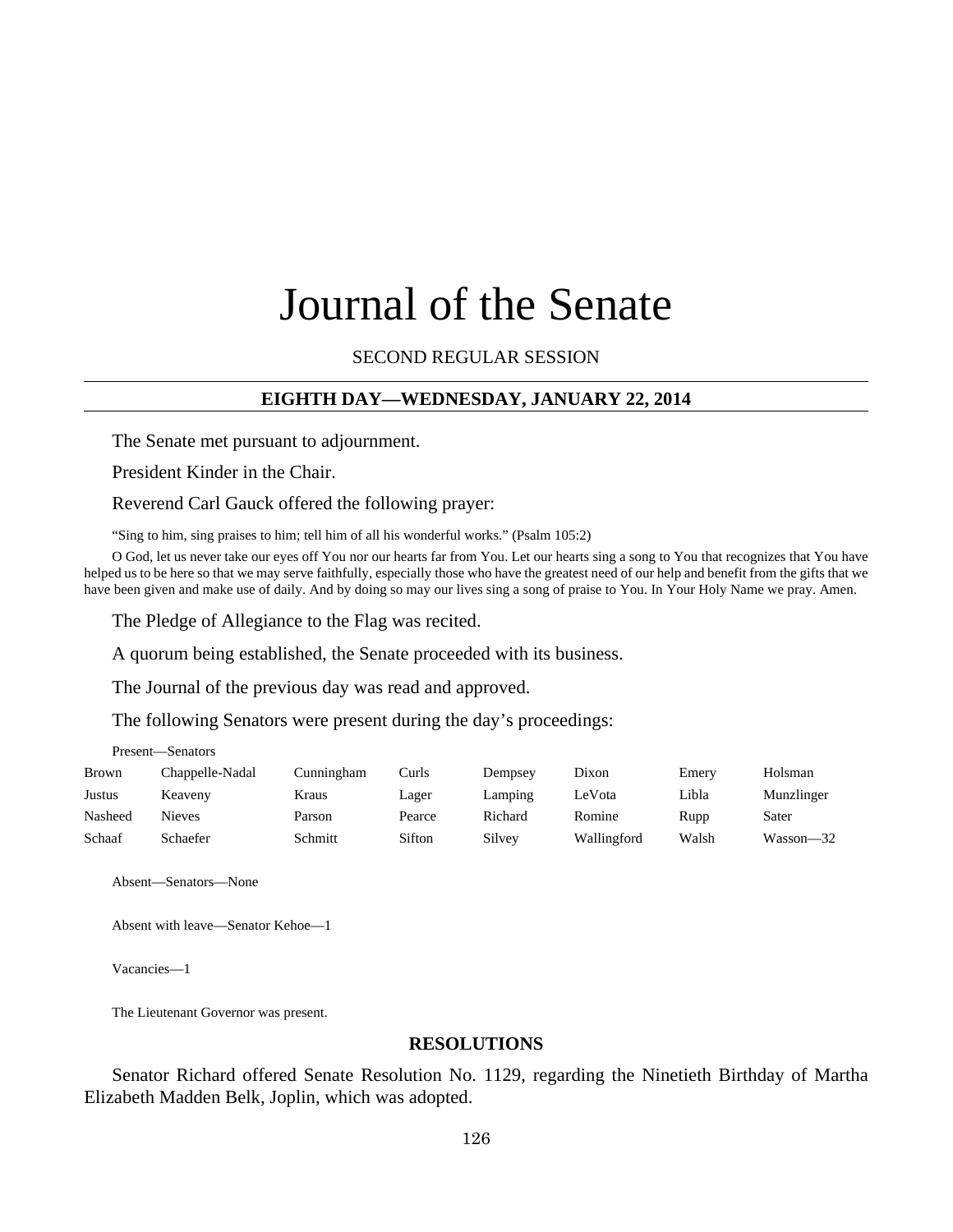Senator Wallingford offered Senate Resolution No. 1130, regarding Jeanne Muckerman, Jackson, which was adopted.

Senator Wallingford offered Senate Resolution No. 1131, regarding James D. Maurer, Cape Girardeau, which was adopted.

Senator Wallingford offered Senate Resolution No. 1132, regarding Broadway Prescription Shop, Cape Girardeau, which was adopted.

# **MESSAGES FROM THE HOUSE**

The following messages were received from the House of Representatives through its Chief Clerk:

Mr. President: I am instructed by the House of Representatives to inform the Senate that Representative Riddle will be replacing Representative Crawford on the Escort committee pursuant to **HCR 2**.

Also,

Mr. President: I am instructed by the House of Representatives to inform the Senate that Representative Stream will be replacing Representative Leara on the Escort committee pursuant to **HCR 2**.

## **CONCURRENT RESOLUTIONS**

Senator Sifton offered the following concurrent resolution:

#### SENATE CONCURRENT RESOLUTION NO. 25

WHEREAS, the United States Environmental Protection Agency (EPA) has repeatedly delayed issuing regulations on coal combustion waste; and

WHEREAS, coal combustion waste, or coal ash, contains carcinogenic and neurotoxic chemicals such as mercury, arsenic, cadmium, lead, hexavalent chromium, and other heavy metals that have been proven to harm human health; and

WHEREAS, ponds containing coal ash often leak these pollutants into the groundwater, as evidenced by documentation of contamination in other states including Illinois; and

WHEREAS, coal waste ponds at the Labadie Power Plant in Franklin County were known by the Missouri Department of Natural Resources to be leaking 50,000 gallons per day since 1992. Ameren has only recently claimed to address those known leaks, and no groundwater monitoring around the ponds has occurred or is occurring even though everyone for miles around the site in Franklin County relies on groundwater for drinking water; and

WHEREAS, the State of Missouri currently does not require any groundwater monitoring at these coal ash ponds, so that the extent of any danger to the public health cannot be determined; and

WHEREAS, there are at least 32 coal ash ponds scattered across the State of Missouri, including in Jasper, Jackson, Platte, Franklin, Buchanan, St. Louis, New Madrid, Henry, Jefferson, Scott, St. Charles, and Randolph Counties; and

WHEREAS, utilities generate over 2.6 million tons of coal ash in Missouri every year; and

WHEREAS, devastating coal ash spills took place in December 2008 in Kingston, Tennessee and in November 2011 in Oak Creek, Wisconsin, both of which resulted in property damage and expensive cleanup; and

WHEREAS, a report released by Earthjustice in August 2011 listed Missouri as one of the weakest states in the country for regulating coal combustion waste; and

NOW THEREFORE BE IT RESOLVED that the members of the Missouri Senate, Ninety-seventh General Assembly, Second Regular Session, the House of Representatives concurring therein, hereby urge the Department of Natural Resources, in issuing water pollution discharge permits for conventional coal-fueled electric generating units, and consistent with otherwise applicable law, to fully consider:

(1) The need to require groundwater monitoring immediately at all new and existing coal ash ponds in the State of Missouri; and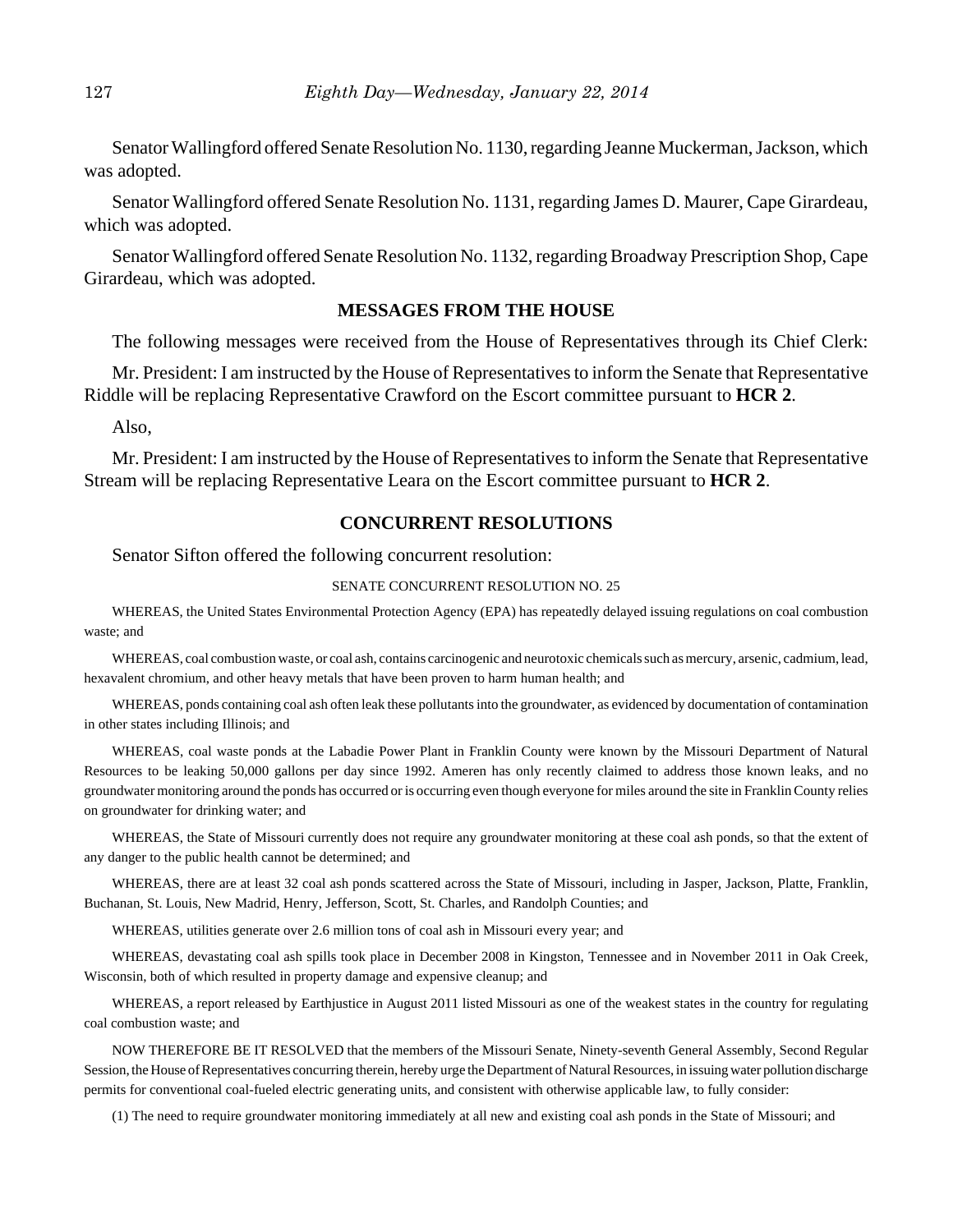(2) The need to require clean-up at all coal ash ponds that are found to be leaking dangerous chemicals; and

BE IT FURTHER RESOLVED that this resolution does not amend any state law to which the Department of Natural Resources is subject, and shall be interpreted to be consistent with any requirements of such state or federal law; and

BE IT FURTHER RESOLVED that the Secretary of the Missouri Senate be instructed to prepare properly inscribed copies of this resolution for Governor Jay Nixon and the Director of the Department of Natural Resources.

#### Senators Chappelle-Nadal, Nasheed and Curls offered the following concurrent resolution:

#### SENATE CONCURRENT RESOLUTION NO. 26

WHEREAS, immigration is a federal issue and Missouri residents value the protection of the borders of the United States; and

WHEREAS, Missouri residents value family and community and desire to avoid the separation of children from parents as long as a felony has not been committed by a parent; and

WHEREAS, Missouri residents respect the decisions made by local law enforcement as well as their judgments and support their focus on criminal activity in the state; and

WHEREAS, Missouri residents value a thriving economy and acknowledge that the state is only as successful as its tax payers; and

WHEREAS, the immigrant community in Missouri is a growing community which contributes meaningful employment within the state and pays taxes which bolster state revenues further enhancing the ability of the state to maintain its programs; and

WHEREAS, Missouri residents encourage and support the immigrant community to forge a path to become residents of this state and citizens of this country; and

WHEREAS, as all people are created equal to live freely in their pursuit of happiness, this nation must adopt a humane approach to treating all people with the same dignity and respect our founding fathers fought for in gaining our independence:

NOW THEREFORE BE IT RESOLVED that the members of the Missouri Senate, Ninety-seventh General Assembly, Second Regular Session, the House of Representatives concurring therein, hereby urge law enforcement of this state to focus on criminal activity within the state and not on civil violations of federal law; and

BE IT FURTHER RESOLVED that the members of the Missouri Senate, Ninety-seventh General Assembly, Second Regular Session, the House of Representatives concurring therein, hereby urge the United States Congress to aid in changing the federal immigration policy in accordance with the aforementioned principles for the betterment of this great country; and

BE IT FURTHER RESOLVED that the Secretary of the Missouri Senate be instructed to prepare properly inscribed copies of this resolution for the President of the United States, the President Pro Tempore of the United States Senate, the Speaker of the United States House of Representatives, each member of the Missouri Congressional delegation, and the superintendent of the Missouri State Highway Patrol.

#### **INTRODUCTION OF BILLS**

The following Bills were read the 1st time and ordered printed:

**SB 759**–By Sifton.

An Act to amend chapter 161, RSMo, by adding thereto four new sections relating to relationships between families and school staff.

#### **SB 760**–By Chappelle-Nadal.

An Act to repeal sections 160.400, 160.518, 160.526, 161.092, 162.085, 163.023, 166.300, 167.131, 167.241, 168.700, and 171.171, RSMo, and to enact in lieu thereof fourteen new sections relating to school accreditation.

#### **SB 761**–By Wallingford.

An Act to repeal sections 376.1363 and 376.1367, RSMo, and to enact in lieu thereof two new sections relating to health insurance benefit determinations for serious and urgent conditions.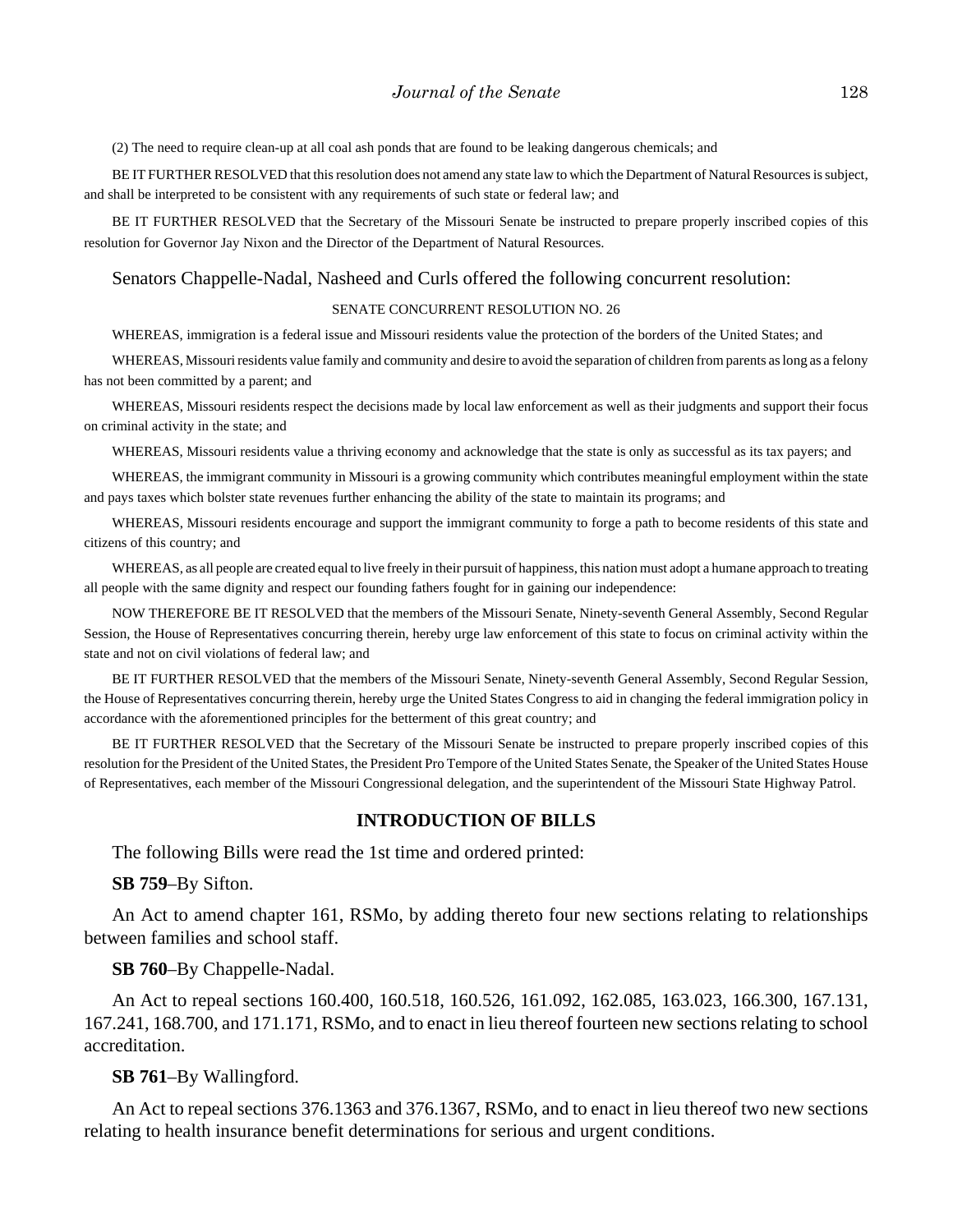#### **SB 762**–By Schaefer.

An Act to amend chapter 542, RSMo, by adding thereto one new section relating to the release of data collected by automobile event data recorders.

## **SB 763**–By Schaefer.

An Act to repeal section 205.190, RSMo, and to enact in lieu thereof one new section relating to county hospital trustees.

#### **SB 764**–By Lager.

An Act to repeal section 79.130, RSMo, and to enact in lieu thereof three new sections relating to lawmaking procedures in fourth class cities.

Senator Richard moved that the Senate recess to repair to the House of Representatives to receive the State of the Judiciary Address from the Chief Justice of the Supreme Court, the Honorable Mary R. Russell, which motion prevailed.

### **JOINT SESSION**

The Joint Session was called to order by President Kinder.

On roll call the following Senators were present:

Present—Senators

| Brown   | Chappelle-Nadal | Cunningham | Curls  | Dempsey | Dixon       | Emery        | Holsman    |
|---------|-----------------|------------|--------|---------|-------------|--------------|------------|
| Justus  | Keaveny         | Kraus      | Lager  | Lamping | LeVota      | Libla        | Munzlinger |
| Nasheed | Nieves          | Parson     | Pearce | Richard | Romine      | Rupp         | Sater      |
| Schaaf  | Schaefer        | Schmitt    | Sifton | Silvey  | Wallingford | $Walsh - 31$ |            |

Absent—Senator Wasson—1

Absent with leave—Senator Kehoe—1

Vacancies—1

#### On roll call the following Representatives were present:

Present—155

| Allen          | Anders       | Anderson        | Austin         | Bahr          | <b>Barnes</b> | Bernskoetter | Berry    | <b>Black</b> |
|----------------|--------------|-----------------|----------------|---------------|---------------|--------------|----------|--------------|
| <b>Brattin</b> | <b>Brown</b> | <b>Burlison</b> | <b>Burns</b>   | <b>Butler</b> | Carpenter     | Cierpiot     | Colona   | Conway 10    |
| Conway 104     | Cookson      | Cornejo         | Cox            | Crawford      | Cross         | Curtis       | Curtman  | Davis        |
| Diehl          | Dohrman      | Dugger          | Dunn           | Ellinger      | Ellington     | Elmer        | Engler   | English      |
| Englund        | Entlicher    | Fitzpatrick     | Fitzwater      | Flanigan      | Fraker        | Frame        | Franklin | Frederick    |
| Funderburk     | Gannon       | Gardner         | Gatschenberger | Gosen         | Guernsey      | Haahr        | Haefner  | Hampton      |
| Hansen         | Harris       | Hicks           | Higdon         | Hinson        | Hodges        | Hoskins      | Hough    | Houghton     |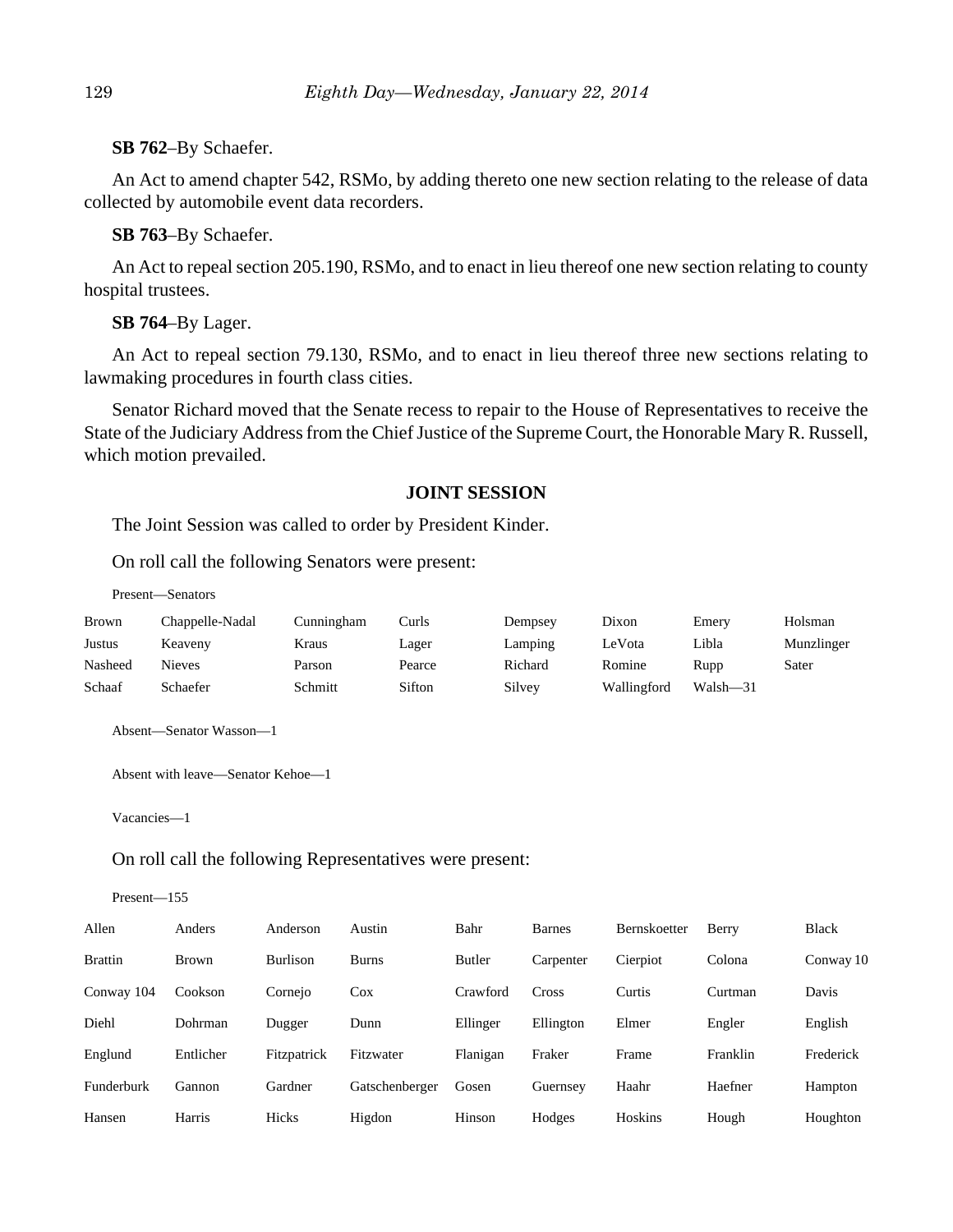| Hubbard                                         | Hummel      | Hurst              | Johnson  | Justus             | Keeney    | Kelley 127 | Kelly 45      | Kirkton  |
|-------------------------------------------------|-------------|--------------------|----------|--------------------|-----------|------------|---------------|----------|
| Koenig                                          | Kolkmeyer   | Korman             | Kratky   | LaFaver            | Lair      | Lant       | Lauer         | Leara    |
| Lichtenegger                                    | Love        | Lynch              | Marshall | May                | Mayfield  | McCaherty  | McCann Beatty | McDonald |
| McGaugh                                         | McKenna     | <b>McManus</b>     | McNeil   | Meredith           | Messenger | Miller     | Mims          | Mitten   |
| Molendorp                                       | Montecillo  | Moon               | Morgan   | Morris             | Muntzel   | Neely      | Neth          | Newman   |
| Nichols                                         | Norr        | Otto               | Pace     | Parkinson          | Peters    | Pfautsch   | Phillips      | Pierson  |
| Pogue                                           | Redmon      | Rehder             | Reiboldt | Remole             | Rhoads    | Richardson | Riddle        | Rizzo    |
| Roorda                                          | Rowden      | Rowland            | Runions  | Scharnhorst Schatz |           | Schieber   | Schieffer     | Schupp   |
| Shull                                           | Shumake     | Smith              | Solon    | Sommer             | Spencer   | Stream     | Swan          | Thomson  |
| Torpey                                          | Walker      | Walton Gray Webber |          | White              | Wieland   | Wilson     | Wood          | Wright   |
| Zerr                                            | Mr. Speaker |                    |          |                    |           |            |               |          |
| Absent and Absent with Leave—Representatives —5 |             |                    |          |                    |           |            |               |          |
| Grisamore                                       | Jones 50    | Pike               | Ross     | Swearingen         |           |            |               |          |

Vacancies—3

The Joint Committee appointed to wait upon the Chief Justice of the Supreme Court, Mary R. Russell, escorted the Chief Justice to the dais where she delivered the State of the Judiciary Address to the Joint Assembly:

## **Chief Justice Mary R. Russell State of the Judiciary Address**

Lieutenant Governor Kinder, Speaker Jones, President Pro Tem Dempsey, members of the General Assembly, the executive branch, my judicial colleagues and everyone gathered in this beautiful chamber: I am honored to have this opportunity to speak to you today.

I am especially pleased to be *here*, because the capitol building holds personal significance for me. It was here where I learned, first-hand, how the three branches of government work.

I made my first visit as a high-school senior with Mr. Frank Brown's government class from Hannibal High School. Later, as a junior at Truman State University, I interned in the House, observing how laws were made. By the way, Rep. Chris Kelly was in the House back then too! I also worked part-time in the Senate president pro tem's office while working my way through law school at Mizzou.

I have had the good fortune to serve in the executive branch of government as well. I was appointed by Governors Ashcroft and Carnahan to several boards and commissions that helped carry out the laws adopted by the legislature.

And now I am in my 18th year serving in the judiciary, where we resolve disputes by interpreting what laws and constitutional provisions mean, when applied to a variety of situations – some foreseen, some not.

These collective experiences in all three branches of our government continue to convince me that all of us are truly "constitutional partners" – all equally sworn to uphold the constitutions of our state and nation – all equally entrusted by our fellow Missourians to make this state better for them, and their children, and their children to come.

Perhaps you are like me, having to pinch yourself that you have the privilege to work in the state capital. For me, it is the honor of working in the red brick building across the street. For you, it may be seeing the majestic dome of the capitol rising in the distance as you drive into town and knowing you have an office there. Our time to do good here is limited, and it will pass all too quickly. We must make the most of this unique opportunity. For we are all but temporary guardians of our system of government, and we must work together to ensure its legacy continues.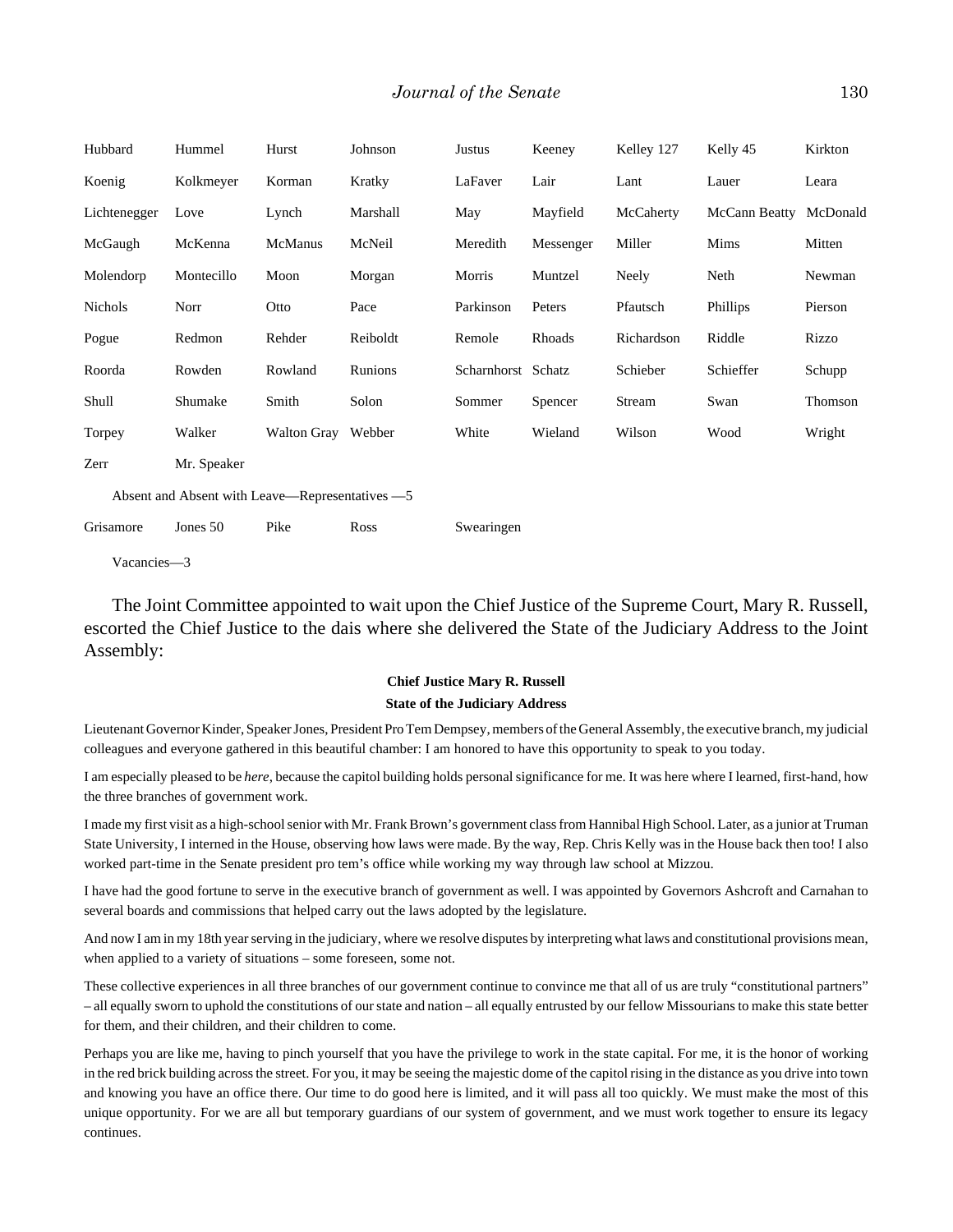#### 131 *Eighth Day—Wednesday, January 22, 2014*

But there is another reason I am honored to be here *today*. This speech marks the 40th anniversary of the first state of the judiciary address in Missouri history, delivered by then-Chief Justice Robert T. Donnelly. In that speech to the General Assembly in 1974, he talked about the "exciting opportunities available" for "modernization of our operations." He predicted that the impact of technology on government would "be profound."

What a visionary Chief Justice Donnelly was. His statements about "the impact of ... technology" on the courts were made more than 40 years ago, long before desktop computers, e-mail and videoconferencing … and maybe before some of you were even born.

Today, we in the courts continue to meet the challenge of being innovative in the services we provide, to maintaining prudent stewardship of public funds and to working in cooperation with all our "constitutional partners."

On behalf of the 407 state judges and commissioners and the more than 4,000 court clerks and staff working diligently in each one of your local courthouses back home, I am proud to say that the state of Missouri's judiciary is strong. We have been working smarter by implementing innovative ideas. We are resolving as many cases as are filed each year in state court. And our judges and staff are working hard every day to make Missouri's courts better for everyone. They deserve our thanks.

#### *Missouri courts continue to be innovative in providing services*

As Chief Justice Donnelly predicted, incorporating new technologies has been an ongoing process for the courts. We spent more than a decade deploying our case management system statewide. It was complete by 2008, and it empowers you and the public to use Case.net to search for information about cases filed anywhere in the state. About two years ago, we began changing from paper filings to electronic filings. Today, the Missouri eFiling System is being used in every appellate court and 28 trial courts, with another 30 courts ready to come online later this year. We are rolling this system out as fast as our resources permit.

I am very proud of these achievements in increasing public access to the courts. They are examples of the kind of innovation in service that the public has come to expect from both the private sector and government. Like Case.net, our eFiling System is unique to Missouri. Thanks to an enhancement to Case.net that we implemented last fall, now you or any of your constituents can come into any courthouse and use a designated computer terminal to read the contents of any public document in the Missouri eFiling System. These range from pleadings and briefs to orders and judgments – no matter where in the state they were filed.

Building digital infrastructure into our court services helps all of government. For instance, our court technology allows the judiciary and various state agencies and county officials to share more information. This cooperation and coordination ensures that offenders can be apprehended more quickly, that people who are granted orders of protection can be kept safer, and that more child support payments and court fines can be collected. The bottom line is that sharing this vital court information helps to make all of government more efficient and more effective.

But we are not stopping there in expanding our services. After all, technology changes every day. And the public expects almost instant access to everything. So we are exploring ways to use technology to be more innovative in the services we provide to all Missourians. For example, we are determining how electronic tools can help jurors stay informed about when their services will be needed. We also are devising a way people can pay their fines online. A new and improved website about Your Missouri Courts is on the horizon as well.

It is also incumbent on the judiciary to help people understand the function that judges and the courts are assigned. Courts exist to protect people's rights and to give them a safe, civil environment in which to resolve their most pressing disputes. As judges, we are required to decide cases based solely on the facts and law, not on our personal beliefs or popular opinion. Like you, we take our oaths very seriously. We cannot promise any particular outcome in any case, but we do promise to support and defend our constitutions and to treat everyone with fairness, dignity and respect.

In our system of democracy, it is our duty to protect the rights and property of all Missourians and to be guardians of the constitution through which the people govern us all. But no matter how much compassion we might have for the people involved in legal disputes, judges simply are not in the "happiness business." For every decision we make, someone is unhappy, and sometimes everyone – including the judge – is unhappy.

In the past, judges have done their jobs well by staying in the courthouse. But more and more, we have found that people can better understand how the judiciary works by engaging with them in their communities.

One of my favorite parts of being a judge is the chance to accept as many invitations as my schedule will permit to speak with Missourians from all walks of life about how their courts work, taking the mystery out of the process. I have been in towns from Rockport to Kahoka to Caruthersville to Pineville, from Lebanon to Paris … and Halfway in between … and the same holds true for my "namesakes," *Mary*ville and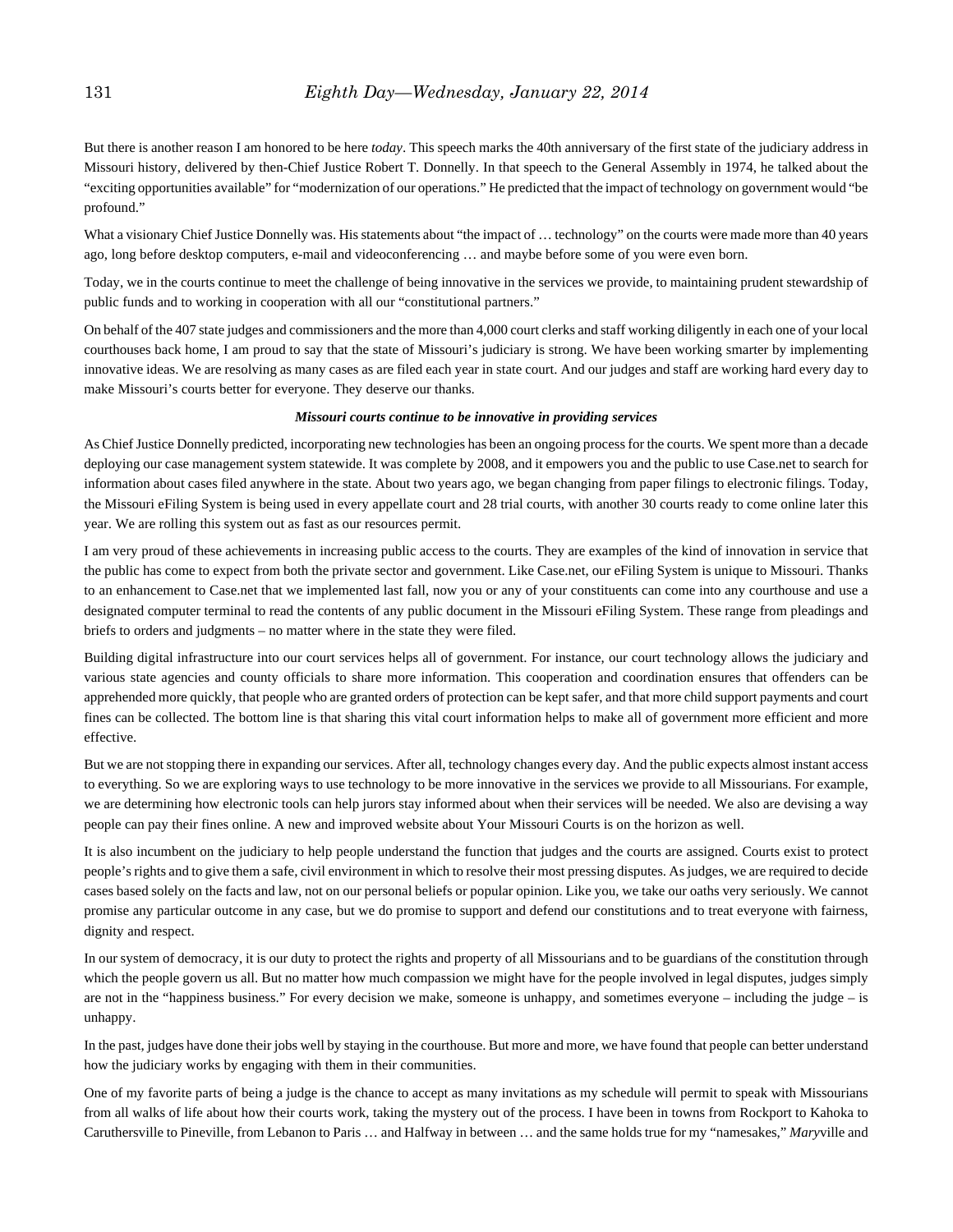*Russell*ville. But no matter where I go, I find that all Missourians share certain common expectations – to be treated equally and fairly, and to have justice administered the same no matter where they live.

This past fall, I was happy to accept Senator Doug Libla's invitation to travel to his district to visit some of the wonderful programs helping his constituents in the Bootheel. In fact, along with some of the program leaders, five of the young high school students I met in Caruthersville are here today – Amaud Bates, Tavauna Cobb, Nicole Davis, Shannon Gipson and Angela Wilhoit. Would you please join me in welcoming them to their state capitol? I hope that your first trip to the capitol will inspire you – as it did me when I was your age – to find a place in government service.

I am sure none of us, when we were in high school, imagined we would wind up here. But none of us should forget what led us to serve in the first place. That is why I never want to lose perspective of what it is like for the people who come to our courthouses, maybe for the first time, and who perhaps are overwhelmed by an unfamiliar legal process. Every case that comes before our courts is the most important one in the world to the people involved ... people who are worried about the potential impact on their lives, their families and their pocketbooks.

This is why we are implementing a program of customer surveys focusing on the people who use our courts – litigants, witnesses, jurors, lawyers, social workers and others – as one way to determine how we can do our jobs better and make the process more transparent.

Instead of a "suggestion box," I wanted to go talk to people directly. So this past summer, I became an "undercover judge" by visiting two courthouses – in Osage and St. Louis counties. I talked with everyone there using the courts. Dressed in casual clothes and tennis shoes, I don't think anyone knew who I was. I sat shoulder to shoulder with people in the courthouse hallways. I could feel their anxiety, their worry and their apprehension as they waited their turn to appear before the judge. For most, it was their first time in any courtroom, and they did not know what to expect. Many did not have lawyers to help them navigate the unfamiliar turf.

It is important for us to remember that the courts can be a confusing, daunting place for many who come there. But by listening to those we serve, we can make the court process a little more understandable and a little less scary for the average person.

As I told those courthouse visitors last summer – and as I will tell those in the counties I plan to visit later in the year – this is a focal point for me. It is not just one of those surveys where nothing happens. We already are using the information we are learning to see not only what we are doing well but also how we can improve as we chart our course for the future.

#### *Missouri courts continue to work in cooperation with their "constitutional partners"*

In 1974, Chief Justice Donnelly focused part of his remarks on criminal justice issues. He discussed a proposed revision of the criminal code, which he said at that time had "not been totally reviewed in [more than] a century."

I remember that undertaking, although I had not yet even entered law school. It was about 1979, and I was a young cub reporter for the Hannibal Courier-Post, assigned to write about the new criminal code that was taking effect. I hate to date myself, but another 35 years have passed, and I am glad you are considering another update so that our criminal justice system may better serve the state.

Last year, there were 232 offenses that were charged only one time anywhere in the state and 130 other offenses that were charged only twice. I think we can all agree that some sensible efforts at streamlining our criminal code are warranted. Our current criminal code has some discrepancies calling into question the concept of "if you do the crime, you'll do the time." For instance, if a person drives a vehicle while intoxicated and kills someone, that person may be punished by up to seven years in state prison. But that is the same punishment for a person who writes a bad check for less than \$500. Is that being smart on crime?

It is your prerogative to determine where the problems truly lie and what solutions are most appropriate. We appreciate your careful study – in which you have sought information from prosecutors, public defenders and other lawyers – of updating our criminal code, and we in the courts remain committed to help answer any questions you may have from our perspective. We know how difficult this issue is, and we know it may be hard to reach agreement. But we trust that all of your hard work will produce an improved criminal code that will be beneficial for our entire state.

Much has changed since Chief Justice Donnelly's days on the Court. Today, our state and municipal courts handle more than 2.5 million cases each year. Much also has changed in the types of evidence we consider. It is not uncommon today to have evidence of DNA and Facebook entries, not to mention tweets and texts and selfies. And so the need for continuing judicial education is critical, and we are proud of the programs we have in place to keep our judges up to date about new laws and new procedures.

#### *Missouri courts continue to be prudent stewards of public funds*

But one thing that has not changed is our continued commitment to being prudent stewards of public funds. One example is a new effort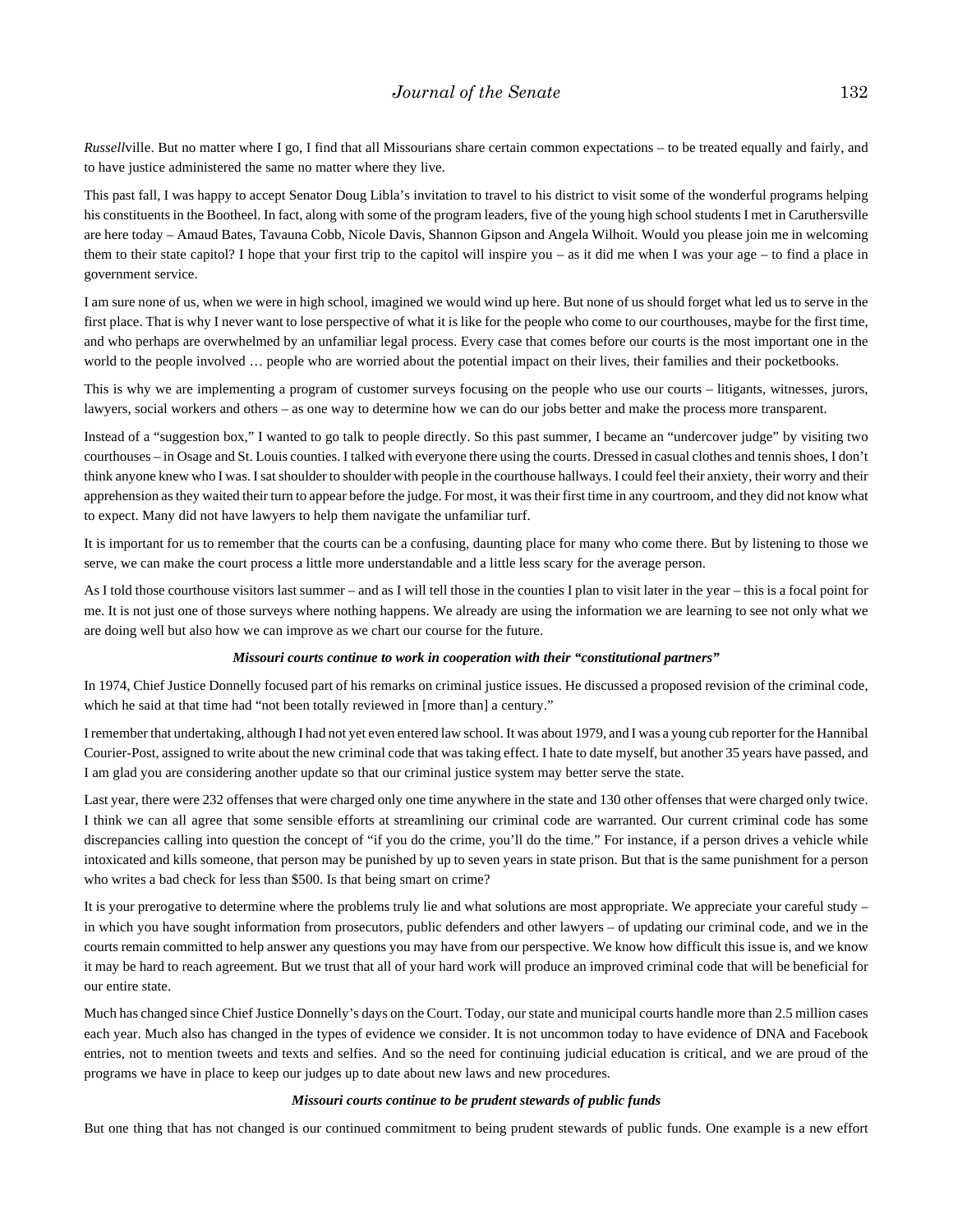underway to better manage adults awaiting trial for criminal charges, which can be a big relief for counties that are financially strapped because of jail overcrowding.

These innovative pretrial services programs are proving their worth. They keep potentially dangerous offenders off the street before trial but allow those who pose no known threat to be monitored outside of jail while awaiting their court appearance. These programs result in significant savings for counties and their taxpayers by reducing jail overcrowding.

Greene County has seen dramatic savings. In the last two years alone, its program resulted in a net savings of almost \$4 million – even with the cost of the staff running the program included.

With results like these, it should not surprise you that similar programs exist in Cole, Boone and Jackson counties as well and that several other counties are considering adding the program. I encourage you to partner with your local officials to determine whether a program like this might help your county save money. In Greene County, local judges worked with their county commission to establish the pretrial services program there. Those judges – Don Burrell, Mark Powell and Miles Sweeney – are here today along with one of their county commissioners, Roseann Bentley. Would you all please stand and be recognized?

Another illustration of how the courts are working with our partners throughout government to be prudent stewards of the public's resources is the increased use of videoconferencing. This technology, which replaces in-person hearings, results in reduced transportation costs for counties and the department of corrections alike. It also decreases the risk to law enforcement officers while increasing public safety. In addition, videoconferencing is useful in mental health cases, preserving the dignity of the person involved. As we develop more uses for this technology, these savings will continue to grow.

We have partnered with you to create several programs that improve our financial stewardship and aid the entire state. Income tax offsets, debt collection efforts and allowing litigants to pay court debts over time have resulted in almost \$26 million in revenue to the state that otherwise would have gone uncollected. And this money goes not to the courts, but to the state and local entities you designate.

Through efforts like these, we in the courts are doing what we can – as one co-equal branch of government – to be efficient with the public's funding. We look forward to continuing to work with you and with all our government partners in the future to provide even more responsible stewardship.

We respect the work you do and the many tough decisions you face as you write the laws for our state. We also appreciate the sacrifices that you and your loved ones make so that you can serve in these majestic chambers. Family support is essential for any of us to do our jobs. Like you, I have enjoyed the support of a wonderful family along the way, and they have made even the toughest days of my career more meaningful. I'd like to acknowledge one of them now. Would you please welcome my husband, Jim, a former member of this House?

In honor of this 40th anniversary of the first state of the judiciary, I end with some of Chief Justice Donnelly's closing remarks: "We seek, as you do, to be a strong, contributing partner to our Missouri state government … to serve our citizens in a responsive and responsible manner. … [W]e can do it together."

As your constitutional partners, we look forward to working with you to make Missouri's courts better for everyone. Thank you.

On motion of Senator Richard, the Joint Session was dissolved and the Senators returned to the Chamber where they were called to order by Senator Lager.

#### **REFERRALS**

President Pro Tem Dempsey referred **SCR 24** to the Committee on Rules, Joint Rules, Resolutions and Ethics.

#### **INTRODUCTIONS OF GUESTS**

Senator Holsman introduced to the Senate, Michael Kilgore, Kansas City.

Senator Richard introduced to the Senate, Butch Beeman, Harrisonville; Jene Crook, Marshall; Christy Cubbage and Tom Lanio, Kansas City; Sondra DePriest, Savannah; Sonny Evers, Eldon; Jim Hillin, Cape Girardeau; Ven Houts, Kirkwood; Amanda Koehler, Ballwin; John Lindbloom, Wildwood; Steve Mathias and Dave Ruth, St. Louis; Dana McIntire, Adrian; Dave Myers, Rogersville; Nick Myers, Joplin; and Steve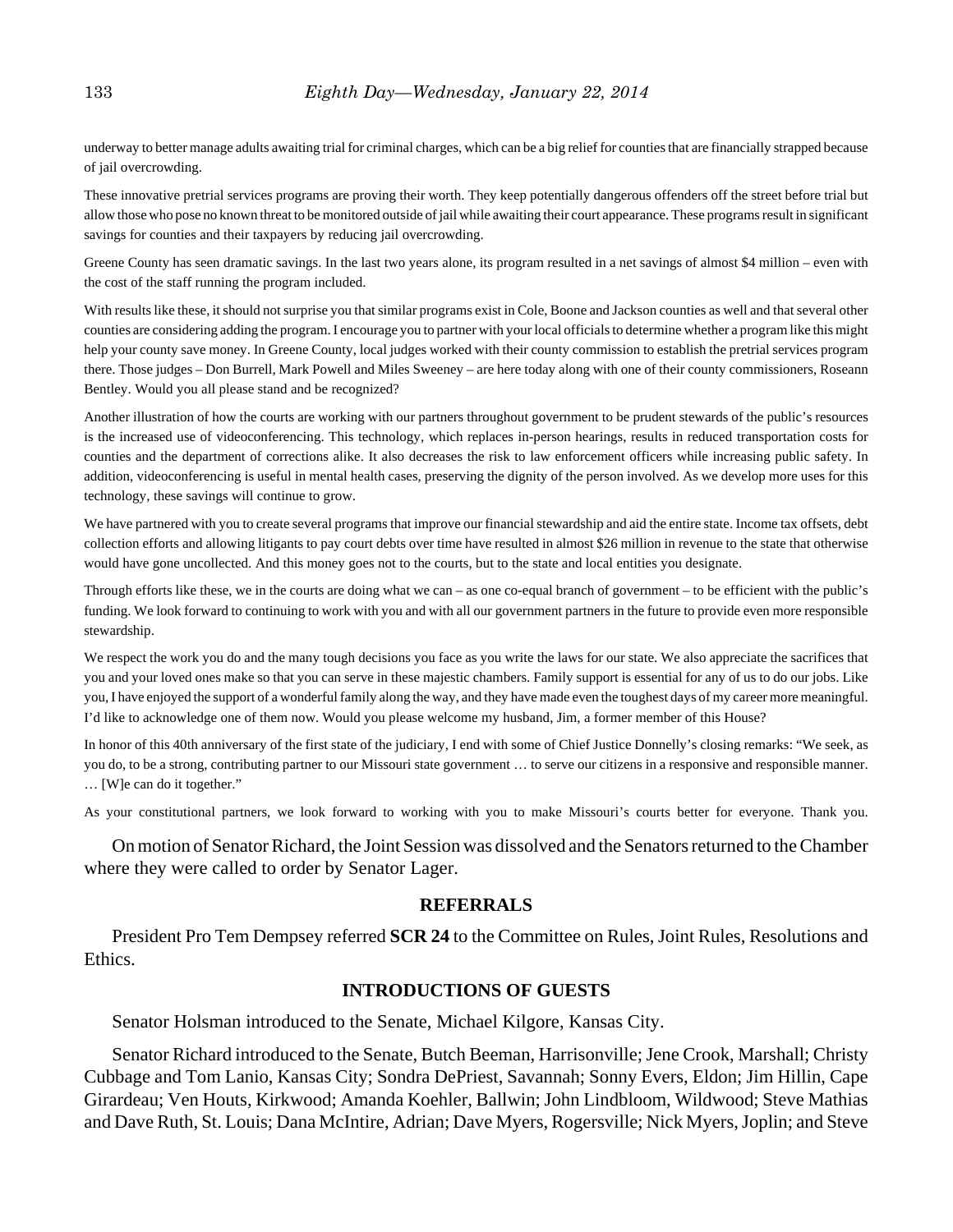York, Lee's Summit, members of Missouri Society of CPAs.

Senator Brown introduced to the Senate, Emma Vincent, Rolla.

Senator Dixon introduced to the Senate, former State Representative Sara Lampe, Springfield.

Senator Lamping introduced to the Senate, the Physician of the Day, Charles Willey, M.D., St. Louis.

Senator Pearce introduced to the Senate, Becky Flaherty, Northwest Missouri Area Agency on Aging.

On motion of Senator Richard, the Senate adjourned under the rules.

# SENATE CALENDAR \_\_\_\_\_\_

# NINTH DAY–THURSDAY, JANUARY 23, 2014 \_\_\_\_\_\_

## FORMAL CALENDAR

#### SECOND READING OF SENATE BILLS

SB 614-Dixon SB 615-Dixon SB 616-Nasheed SB 617-Rupp SB 618-Nieves SB 619-Nieves SB 620-Nieves SB 621-Dixon SB 622-Nieves SB 623-Nieves SB 624-LeVota SB 625-Sater and Munzlinger SB 626-LeVota SB 627-LeVota SB 628-Schaaf SB 629-Kraus SB 630-Wallingford SB 631-Wallingford SB 632-Parson SB 633-Parson SB 634-Parson

SB 635-Silvey and Holsman SB 636-LeVota SB 637-Rupp SB 638-Romine SB 639-Brown SB 640-Emery SB 641-Emery SB 642-Romine SB 643-Rupp SB 644-LeVota SB 645-LeVota SB 646-LeVota SB 647-Sifton SB 648-LeVota SB 649-Lager SB 650-Lager SB 651-Lager SB 652-Lager SB 653-Lager SB 654-Keaveny SB 655-Kraus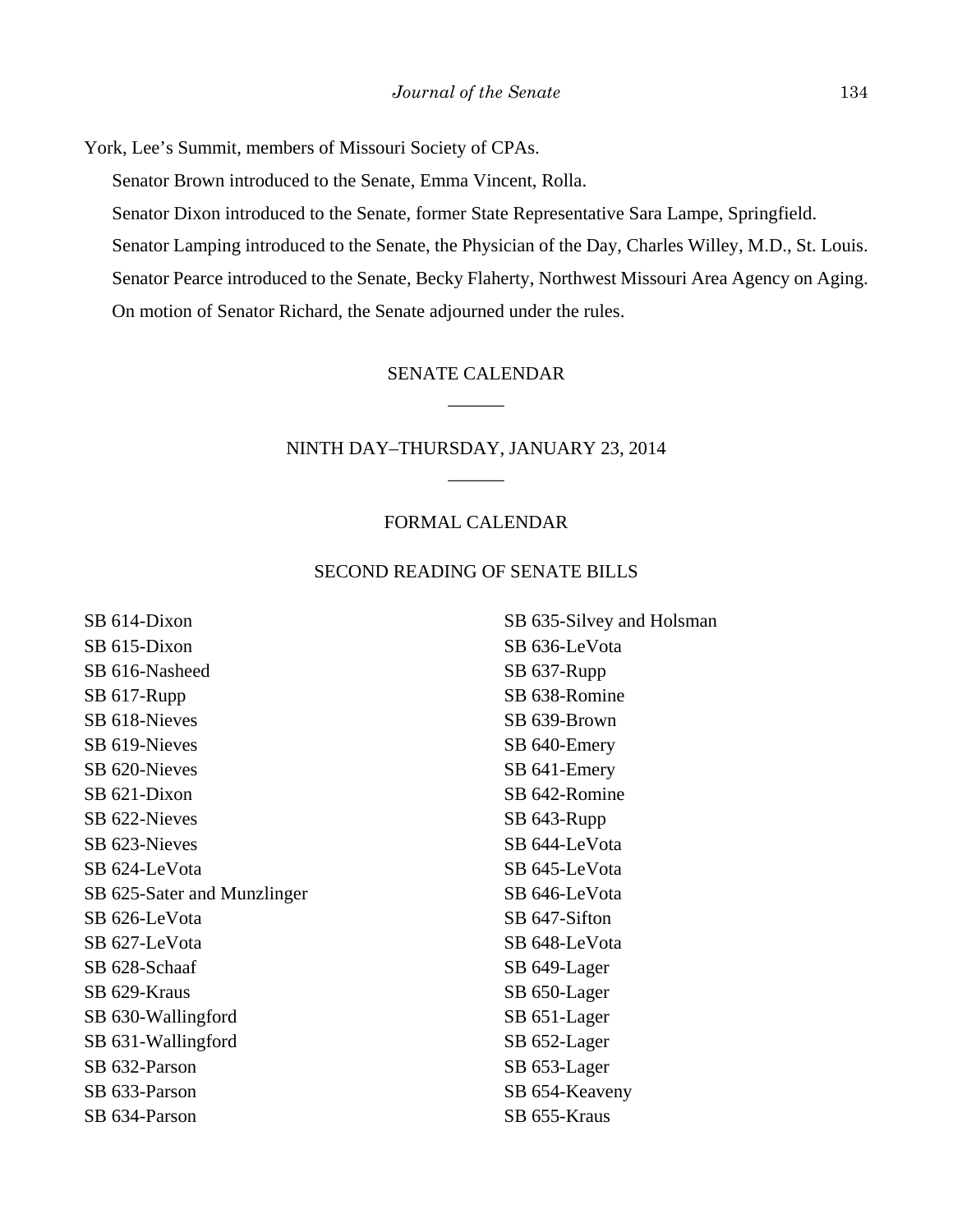SB 656-Kraus SB 657-Kraus SB 658-Wallingford SB 659-Wallingford SB 660-Wallingford SB 661-LeVota SB 662-Kraus SB 663-Munzlinger SB 664-Brown SB 665-LeVota SB 666-Schmitt SB 667-Schmitt SB 668-Silvey SB 669-Schaaf SB 670-Sater SB 671-Sater SB 672-Parson SB 673-Kehoe and Wallingford SB 674-Kehoe SB 675-Kehoe SB 676-Curls SB 677-Curls SB 678-Curls SB 679-Curls SB 680-Curls SB 681-Curls SB 682-Curls SB 683-Curls and Keaveny SB 684-Holsman SB 685-LeVota SB 686-LeVota SB 687-LeVota SB 688-LeVota SB 689-Schmitt, et al SB 690-Wasson SB 691-Wasson SB 692-Wasson SB 693-Parson SB 694-Cunningham SB 695-Keaveny

SB 696-Schaefer SB 697-Schaefer SB 698-Justus SB 699-Pearce SB 700-Sater SB 701-Lager SB 702-Lager SB 703-Lager SB 704-Lager SB 705-Lager SB 706-Cunningham SB 707-Wasson SB 708-Sifton SB 709-Wallingford SB 710-Walsh SB 711-Walsh SB 712-Walsh SB 713-Emery SRB 714-Lager SRB 715-Lager SB 716-Brown SB 717-Brown SB 718-Richard SB 719-Kehoe SB 720-Justus SB 721-Justus SB 722-Justus SB 723-Parson SB 724-Parson SB 725-Nieves SB 726-Chappelle-Nadal SB 727-Chappelle-Nadal SB 728-Sifton SB 729-Romine SB 730-Nasheed SB 731-Nasheed SB 732-Keaveny SB 733-Schaefer SB 734-Cunningham SB 735-Brown